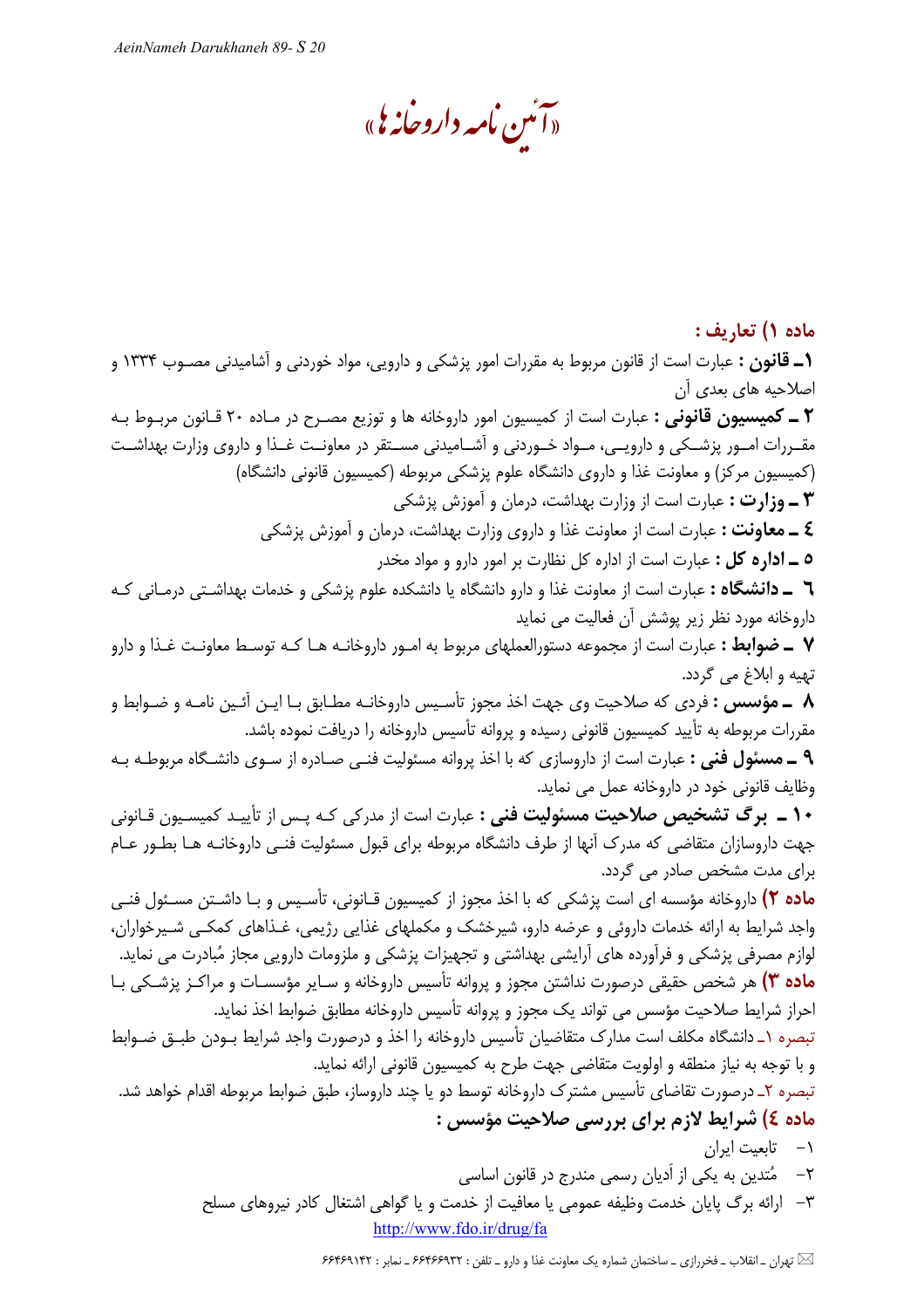«آئىن نامە داروخانەی»

تبصره \_در مناطق محروم و مورد نیاز به تشخیص دانشگاه، تأسـیس داروخانـه در حـین انجـام خـدمت نظـام وظیفـه طبق ضوابط بلامانع خواهد بود.

۴- داشتن شرایط حرفه ای و اولویت لازم طبق ضوابط

۵– ارائه مدارک لازم طبق ضوابط مربوطه

۶– ارائه گواهی عدم سوء پیشینه و عدم اعتیاد

**ماده ٥)** به شرط وجود حداقل یک مطب فعال پزشکی یا درمانگاه یا مرکز بهداشتی درمانی تا پانصد هزار نفر جمعیت شهر یا روستا به ازای هر ۷٬۰۰۰ نفر یک باب داروخانه و از پانصد هزار نفر جمعیت بـه بـالا بـه ازای هـر ۶٬۰۰۰ نفـر از جمعیت شهر، اجازه تأسیس یک باب داروخانه داده خواهد شد.

تبصره ١\_ تشخيص نياز و تعيين اولويت تأسيس داروخانه براساس ضوابط به عهده دانشگاه است.

تبصـره ٢ــ در منــاطقى كــه بــه تشــخيص دانشــگاه بــه تعــداد داروخانــه بيشــتر از حدنصــاب جمعيــت نيــاز باشــد مراتب در کمیسیون دانشگاه بررسی و اتخاذ تصمیم خواهد شد.

تبصره ٣\_ مِلاک جمعیت، آمار مأخوذه از معاونت راهبردی استانداری مربوط به همان سال در مراکز استانها می باشد. تبصره ۴ـ تا شصت و پنج هزار نفر جمعيت شهر يا روستا، يک داروخانــه شـبانه روزي بــه تشــخيص دانشــگاه تأسـيس خواهد شد.

تبصره ۵ـ دانشگاه علوم پزشکی محل طبق ضوابط مـی توانـد بـرای کلیـه داروسـازان شـاغل در حـرف مـرتبط کـه حداقل ۲۰ سال سابقه کار مفید در داخل کشور داشته باشند و تاکنون تحت هیچ عنـوان مؤسـس داروخانـه نبـوده انـد خارج از نصاب جمعیتی و کسب حداقل امتیاز محل، مجوز تأسـیس داروخانــه بــا تأییــد کمیسـیون قــانونی تنهـا بــرای یک مرتبه صادر نماید.

م**اده ٦)** صدور مجوز تأسیس داروخانه برای متقاضی واجد شرایط بعد ازکسب حـد نصـاب امتیـاز شـهر یـا روسـتای مورد تقاضا براساس ضوابط مربوطه و با تأیید کمیسیون قانونی قابل بررسی خواهد بود.

م**اده ۷)** متقاضیانی که مجوز تأسیس داروخانه دریافت داشته اند موظفند در روستاها حداکثر تا سـه مـاه و در شـهرها حداکثر تا ۶ ماه از تاریخ اعلام موافقت، نسبت به تأسیس و بهره برداری داروخانه اقدام نمایند. چنانچه در مهلت مـذکور اقدام به بهره برداری نشود، می بایست قبل از پایان مهلت مقرر دلایل توجیهی به دانشگاه ارائه گردد تا درصورت تأیید کمیسیون نسبت به تمدید مجوز فقط جهت یک دوره دیگـر (۳ مـاه بـرای روسـتا و ۶ مـاه بـرای شـهر) اقـدام شـود. بدیهی است در غیراینصورت بعد از سپری شدن دوره مذکور، مجوز خودبخود ابطال می گردد.

ماده ٨) داروخانه مبي توانيد بيا اطلاع قبلبي و كسب مجبوز از دانشگاه حيداكثر بيه ميدت يكسيال تعطيل باشيد. درصورتیکه نیاز به تعطیلی بیش از یکسال باشد، مدارک لازم به کمیسیون قانونی جهت اخذ تصمیم ارجاع می گردد.

تبصره ــ چنانچه مؤسس داروخانه به هر دلیل بدون کسب مجوز از دانشگاه اقدام به تعطیل نمودن داروخانـه نمایـد، بـه منظور رفع نیاز مردم درصورت ادامه تعطیلی داروخانه "بیش از یک ماه" دانشـگاه نسـبت بـه بررسـی و ارائـه مـدارک متقاضی تأسیس یا جابجایی داروخانه دیگر اقدام و پیشنهاد لغو پروانه داروخانـه مربوطـه را جهـت طـرح در كمیسـیون قانونی ارسال خواهد کرد.

**ماده ۹)** صدور پروانه تأسیس و مسئول فنی براساس رأی کمیسیون قـانونی بـر عهـده معاونـت غـذا و دارو دانشـگاه یا درصورت تفویض اختیار به نظام پزشکی و انجمن های مرتبط وابسته به اًن طبق ضوابط خواهد بود. http://www.fdo.ir/drug/fa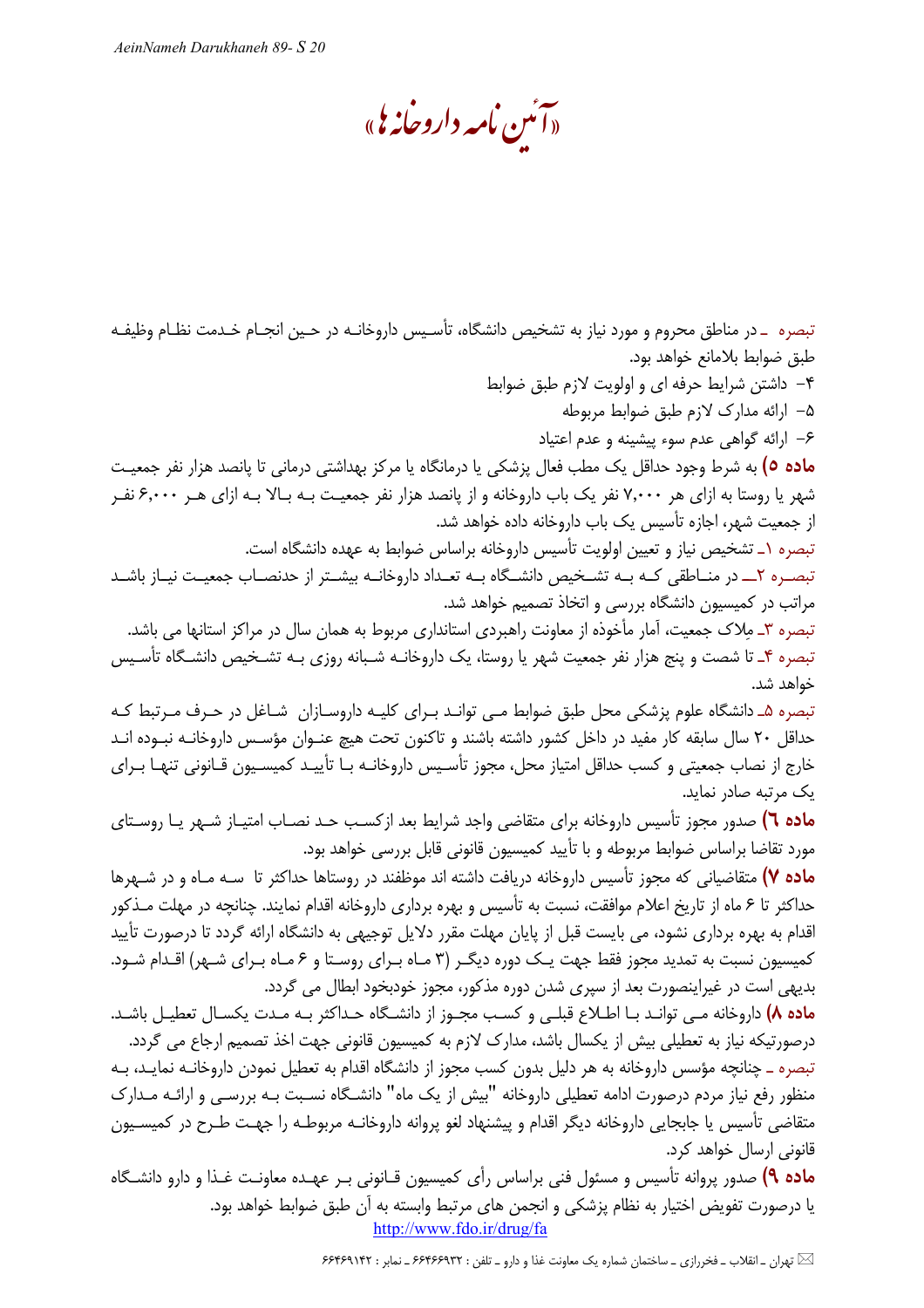«آئىن نامە داروخانەی»

تبصره ـ تمدید پروانه تأسیس داروخانه با رعایت ضوابط مربوطـه و تمدیـد پروانـه مسـئول فنـی داروخانـه بـا رعایـت قانون آموزش مداوم داروسازان و مقررات مربوطه و اخذ فیش واریزی طبق مصوبه هیأت محترم دولت انجام می شود. **ماده ۱۰)** معرفی محل تأسیس یا تغییر مکان داروخانه با موافقت دانشگاه و رعایت ضوابط و اخذ پروانه تأسیس بوده و درصورت اقدام به بهره برداري قبل از اعلام موافقت كتبي بلافاصله محل داروخانه از طرف دانشگاه تعطيل خواهد شد. تبصره ــ جابجايي داروخانه هاي داير در حريم قانوني زمان تأسيس اوليه خود درصورت موافقت دانشگاه بلامانع است. <mark>ماده ۱۱)</mark> کسانی که داروخانه را از طریق اولویت بنـدی یـا ابطـال و تأسـیس همزمـان دایـر کـرده انـد درصـورتیکه تقاضای ابطال مجوز خود را نموده و همزمان نسبت به معرفی فـرد واجـد شـرایط قـانونی دریافـت پروانـه بـه عنـوان مؤسس جدید در همان محل اقدام نماینـد، نمـی تواننـد مـن بعـد از طریـق اولویـت بنـدی در سراسرکشـور متقاضـی تأسيس داروخانه شوند.

تبصره \_ ثبت نام از افراد یاد شده در مناطقی که به تأیید دانشگاه محل، نیاز به تأسیس داروخانه داشـته ولـی متقاضـی ندارد با رعايت ساير ضوابط بلامانع است.

**ماده ۱۲)** درصورت فوت مؤسس داروخانه وُراث او می توانند با ارائه گواهی تسلیم دادخواست حصر وراثـت و معرفـی مسئول فنی واجد شرایط درخواست صدورپروانه مسئول فنی موقت نمایند. اعتبار این پروانه به مدت دو سال خواهد بود. وُراث مكلفند ظرف مهلت ياد شده با ارائه دادنامه حصر وراثت نسبت به معرفي شخص واجـد شـرايط قــانوني دريافـت پروانه به عنوان مؤسس جدید اقدام کنند. درغیراینصورت داروخانه توسط دانشگاه تعطیل خواهد شد.

تبصره ١ـ چنانچه مؤسسین داروخانه دو نفر یا بیشتر باشند در صورت فوت یکی از آنها با رضایت وراث متـوفی و سـایر مؤسسین و تأیید کمیسیون قانونی، داروخانه میتواند به فعالیت خود ادامه دهد.

تبصره ٢\_ دانشگاه مكلف است بعد از اطلاع از فوت مؤسس مراتب قانوني (ارائه گواهي تسليم دادخواست حصر وراثت، معرفي مسئول فني و مهلت دوساله وراث) را بلافاصله به وراث ابلاغ نمايد. بديهي است وُراث مكلفند فوت مؤسس را به اطلاع دانشگاه برسانند درغیراینصورت عواقب آن به عهده آنان خواهد بود.

**ماده ۱۳)** ارائه خدمات دارویی توسـط اُرگانهـا، نهادهـای انقـلاب اسـلامی و سـازمانهای دولتـی و لشـگری مطـابق قانون و ضوابط با نظر كميسيون قانوني دانشگاه مربوطه و با تصويب كميسيون قانوني مركز خواهد بود.

ماده ١٤) تأسیس داروخانه در درمانگاه یا پلی کلینیک یا دی کلینیک براساس ضـوابط تأسـیس و از بـین متقاضـیان واجد شرايط تأسيس و حائز اولويت، پس از تأييد كميسيون قانوني دانشگاه بلامانع خواهد بود.

تبصره \_ تـأمين داروهـاي مـورد نيـاز مراكـز جراحـي محـدود براسـاس نـوع فعاليـت و ليسـت داروهـاي اتـاق عمـل مطابق آئین نامه مراکز جراحی محدود اعلام شده توسط مسئول فنی مرکز و از طریق یکی از داروخانه های دایر، بعد از تأييد دانشگاه بلامانع است. بديهي است مسئوليت ارائه خدمات دارويي مركز به عهده مسئول فني خواهد بود.

**ماده ۱۵)** تأسیس داروخانه توسط تعاونی داروسازان استان طبق ضوابط با نظر کمیسـیون قـانونی دانشـگاه و پـس از تأييد كميسيون مركز صورت خواهد گرفت.

**ماده ١٦)** بهره برداری و صدور پروانه تأسیس و پروانه مسئول فنی داروخانه در داخل بیمارسـتانها منـوط بـه داشـتن مجوز بهره برداری و پروانه مسئول فنی بیمارستان و تأیید کمیسیون قانونی دانشگاه خواهد بود. تبصره ۱ـ داروخانه داخلی بیمارستان نباید دارای تابلو و درب مستقل به خارج از بیمارستان باشد.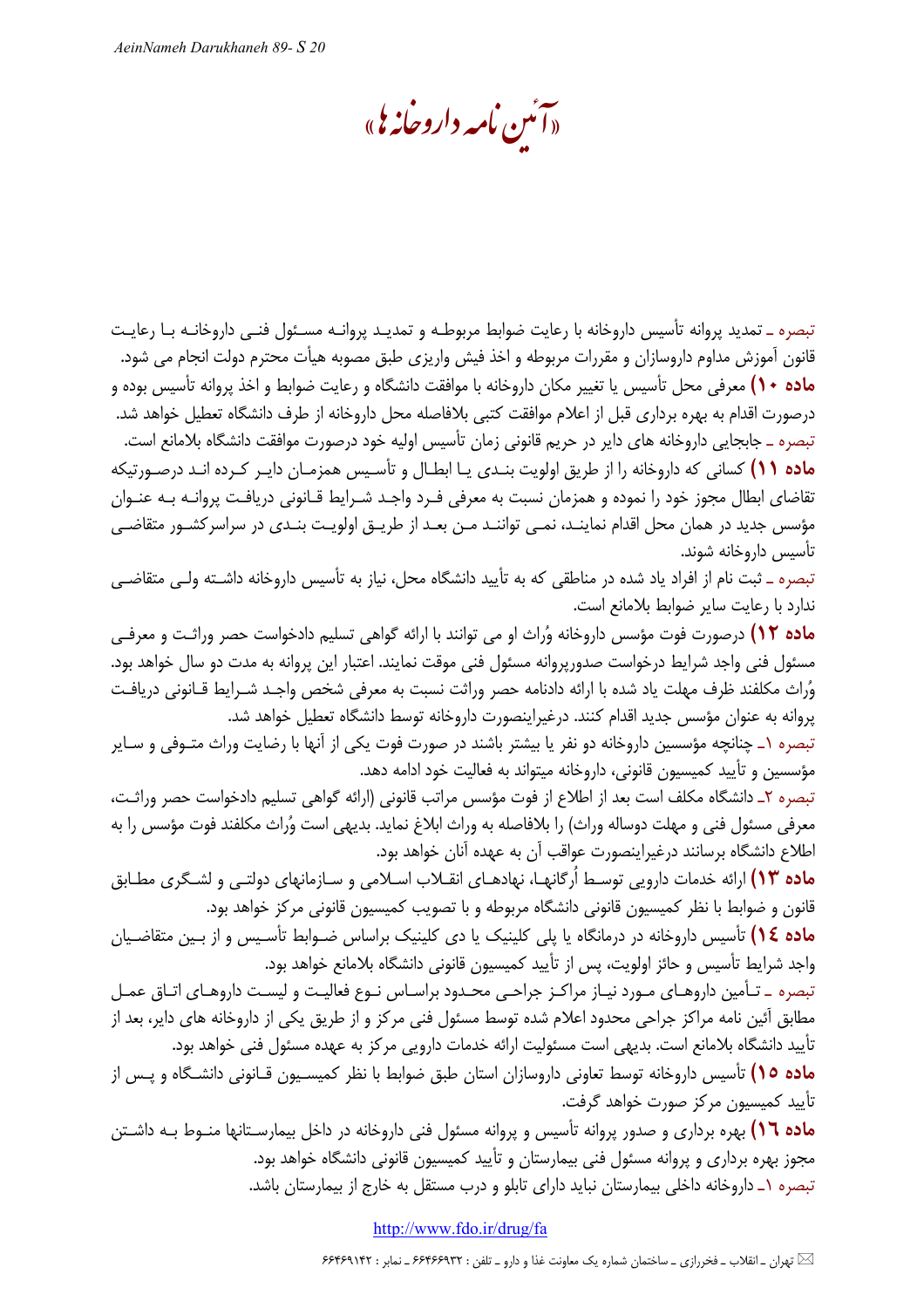«آئىن نامە داروخانەی»

تبصره ٢ـ داروخانه داخلي بيمارستان به صورت واحد بوده و منحصراً مُلزم به پيچيدن نسخ داخلي مي باشد. تبصره ٣ـ تأسيس و جابجايي مكان داروخانه داخل بيمارستان منوط به تأييد معاونت غذا و دارو دانشگاه است. ماده ۱۷) فاصله داروخانه ها از یکدیگر :

الف \_ فاصله داروخانه ها از هم :

| ۵۰ متر  | تا ۲۵۰ هزار نفر جمعیت                |  |
|---------|--------------------------------------|--|
| ۱۰۰ متر | از ۲۵۰ هزار نفرتا ۵۰۰ هزار نفر جمعیت |  |
| ۲۰۰ متر | بیش از ۵۰۰ هزار نفر جمعیت            |  |

ب \_ فاصله داروخانه های شبانه روزی از هم :

| ۳۰۰ متر  | تا ۲۵۰ هزار نفر جمعیت                 |  |
|----------|---------------------------------------|--|
| ۵۰۰ متر  | از ۲۵۰ هزار نفر تا ۵۰۰ هزار نفر جمعیت |  |
| ۱۰۰۰ متر | بیش از ۵۰۰ هزار نفر جمعیت             |  |

تبصـره ١ـــ درصـورتيكه حـداقل ١٠ مطـب فعـال پزشـكي در فواصـل ذكـر شـده برحسـب جمعيـت جـدول ذيـل در حریم قانونی داروخانـه دایـر وجـود داشـته باشـد، دانشـگاه در صـورت تأییـد مـی توانـد بـرای تأسـیس یـا انتقـال محل داروخانه های بعدی به ازای هر ۱۰ مطب فعال یک داروخانه تصمیم گیری نماید و حداقل فاصله داروخانه جدیـد از داروخانه موجود ۵۰ متر مـی باشـد. دانشـگاه مـی توانـد درصـورت لـزوم مراتـب را جهـت اخـذ نظـر مشـورتی بـه كميسيون قانوني ارجاع نمايد.

| ۵۰ متر  | تا ۲۵۰ هزار نفر جمعیت                 |    |
|---------|---------------------------------------|----|
| ۷۵ متر  | از ۲۵۰ هزار نفر تا ۵۰۰ هزار نفر جمعیت |    |
| ۱۰۰ متر | بیش از ۵۰۰ هزار نفر جمعیت             | سە |

.<br>تبصره ۲ـ احتساب فاصله داروخانه ها از یکدیگر از وسط درب ورودی اصلی داروخانه مبدأ تا وسـط درب ورودی اصـلی داروخانـــه جديـــد از كوتـــاهترين فاصـــله محـــل عبـــور عـــابر پيـــاده براســـاس عُـــرف محـــل خواهـــد بـــود (تشخيص عُرف محل با نظر دانشگاه مي باشد).

تبصره ۳ـ در موارد خاص و با رأى مثبت كليه اعضاء كميسيون تغيير فواصل ذكر شده حسب شرايط ويژه امكـان پـذير خواهد بود.

معاده ۱۸) شـرايط فنـي و وضـعيت سـاختماني امكانــات سـخت افــزار، نــرم افــزار و پرســنل شــاغل در داروخانــه بايـد مطـابق ضـوابط باشـد. ضـمن اينكـه حـداقل مسـاحت كـف داروخانـه نيمـه وقـت و روزانـه ٣٠ متـر مربـع و داروخانه شبانه روزی ۴۰ متر مربع است و علاوه بر آن انبار یا بالکن مناسب جهت نگهداری داروهـا بـا توجـه بـه نيـاز داشته باشد.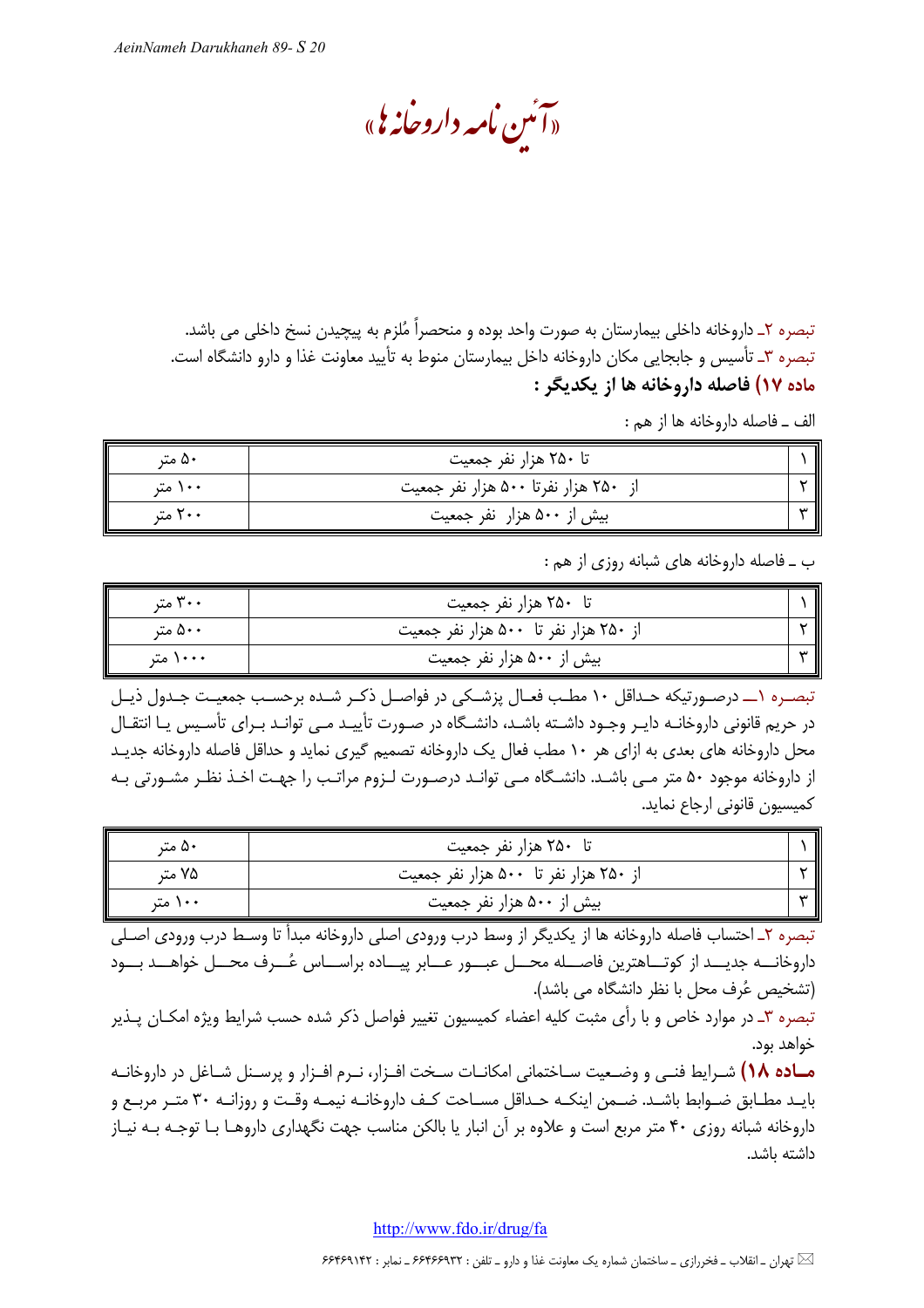«آئىن نامە داروخانە يى»

تبصره ۱\_ در کلیه داروخانه های دایر باید فضای مشـاوره دارویـی، مکـان تهیـه داروهـای سـاختنی، نُسـخه پیچـی و سایر موارد مطابق ضوابط درنظر گرفته شود.

تبصره ۲ـ درصورت وجود انبار مجزا مؤسس باید محل انبار یا انبارهای داروخانه را کتباً بـه دانشـگاه اعـلام و موافقـت ان را جلب نماید.

**ماده ۱۹)** چگونگی معرفی داروساز مسئول فنی و حداقل تعداد داروساز مورد نیاز هر شیفت داروخانه به نحویکه کیفیت ارائه خدمات دارويي به صورت مطلوب انجام گيرد بر طبق ضوابط خواهد بود.

**ماده ۲۰)** برای قبول مسئولیت فنی داروخانه ها برگ تشخیص صلاحیت مسئولیت فنی با تأییـد کمیسـیون قـانونی و توسط دانشگاه صادر می شود. اخذ برگ مذکور برای پذیرش سمت مسئولیت فنی داروخانه الزامی است.

تبصره ۱ـ در اجرای مفاد این ماده برای قبول مسئولیت فنی داروخانـه هـا پـس از صـدور بـرگ تشـخیص صـلاحیت مسئولیت فنی نیاز به طرح مجدد موضوع در کمیسیون قانونی نیست.

تبصره ٢\_ درصورت وقوع تخلف از ضوابط و مقررات مربوطه صلاحيت مسئوليت فني داروخانه حسب درخواست دانشگاه قابل طرح مجدد در کمیسیون قانونی به منظور تأیید مجدد صلاحیت و یا رَد صلاحیت خواهد بود.

**ماده ۲۱)** مسئول فنی می تواند در غیاب خود داروساز واجد شرایط دیگری را طبـق ضـوابط بـه عنـوان قـائم مقـام با تعیین ساعات و ایام حداکثر به مدت سه ماه در یکسال به دانشگاه محل معرفی نماید. درصورتیکه مدت غیبت بیش از سه ماه به طول بیانجامد، تمدید مدت برای حداکثر سه ماه دیگر با نظر کمیسیون قانونی دانشگاه بلامـانع خواهـد بـود. درصورت تداوم غیبت پس از گذشت شش ماه معرفی مسئول فنی واجد شرایط توسـط مؤسـس داروخانـه بـه دانشـگاه جهت صدوريروانه مسئول فني جديد الزامي است.

تبصره \_ در موارد فوری که مسئول فنی فرصت معرفی داروساز جانشین را بـه دانشـگاه بـه عنـوان قـائم مقـام نـدارد، مسئول فنی می تواند حداکثر برای مدت سه روز یکی از داروسازان واجد شرایط را طبق ضـوابط جانشـین خـود نمایـد. درهرصورت موضوع بایستی دراسرع وقت به اطلاع دانشگاه برسد. استفاده از این تبصره در هر سـال نبایـد در مجمـوع بیش از سه مرتبه باشد.

**ماده ۲۲)** مسئول فنی نمی تواند مسئولیت فنی بیش از یک مؤسسـه یـا مرکـز پزشـکی را در یـک زمـان بـه عهـده داشته ىاشد.

تبصره ۱ـ درصورتیکه مؤسس داروساز باشـد، مجـاز بـه قبـول مسـئولیت فنـی داروخانـه دیگـری در سـاعات فعالیـت داروخانه خود نخواهد بود.

تبصــره ٢ــــ مؤســس بايســتى حــداقل يــك نوبــت كــارى مســئوليت فنــى داروخانــه خــود را تقبــل نمايــد (به جز موارد استثناء با تأييد كميسيون قانوني دانشگاه).

ماده ۲۳) میزان ساعات کار مسئول فنی حداکثر تا دوازده ساعت در شبانه روز می باشد.

تبصره ١\_ در مورد داروسازاني كه غير از مسئوليت فني داروخانه به كار موظف ديگر اشتغال دارنـد حـداكثر فعاليـت بـه عنوان مسئول فنی داروخانه هشت ساعت در شبانه روز است.

تبصره ۲\_ پرداخت دستمزد به مسئول فنی و استفاده از سایر مزایا نظیر مرخصی و غیره براساس ساعات کار منـدرج در این آئین نامه و قرارداد فیمابین مسئول فنی و مؤسس و نیـز بـر طبـق ضـوابط قـانون کـار صـورت خواهـد گرفـت و انجمن داروسازان بر حُسن اجرای مفاد این قرارداد نظارت خواهد کرد. http://www.fdo.ir/drug/fa

لکتا تهران ـ انقلاب ــ فخررازی ــ ساختمان شماره یک معاونت غذا و دارو ــ تلفن : ۶۶۴۶۶۹۳۲ ــ نمابر : ۶۶۴۶۹۱۴۲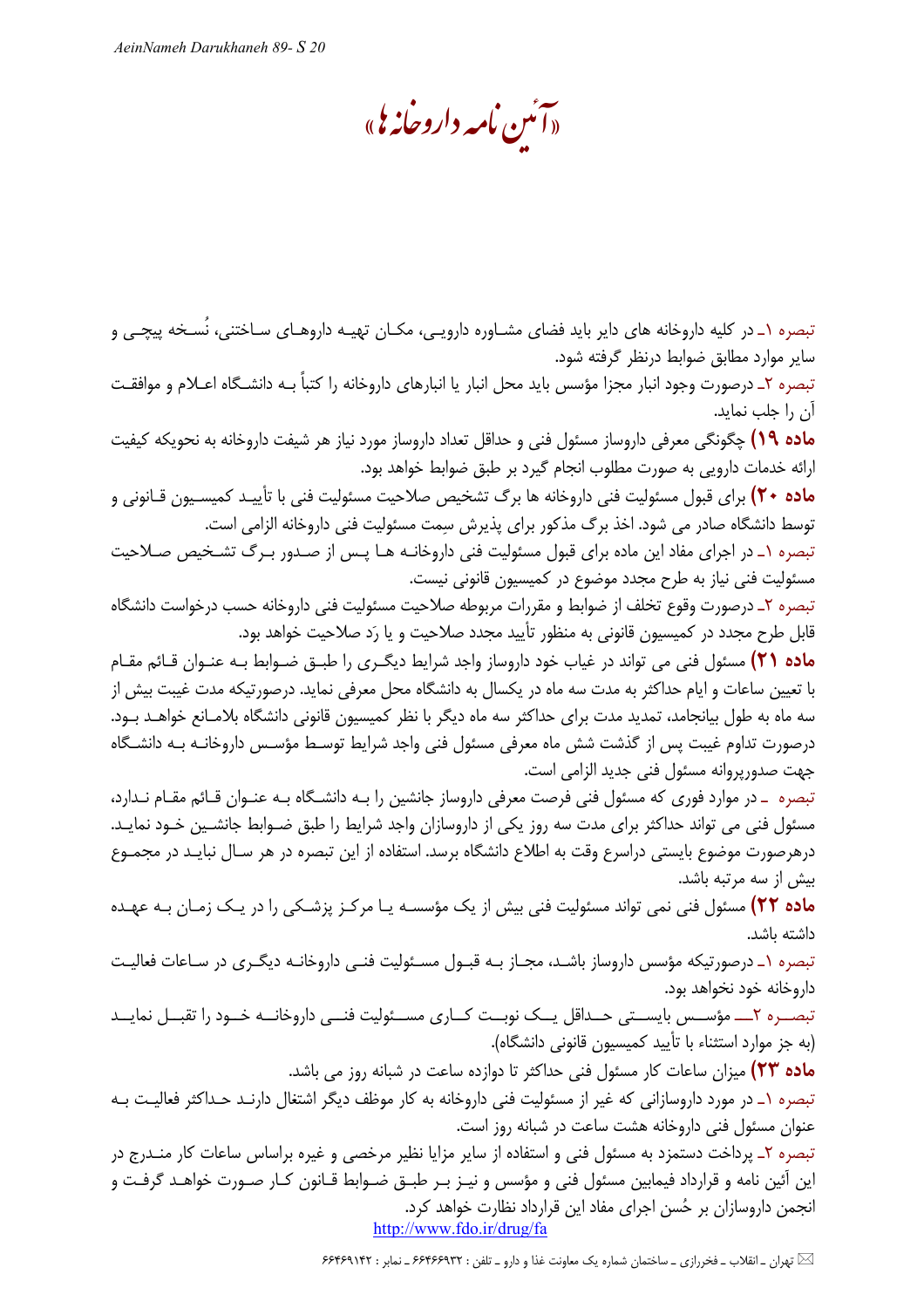«آئىن نامە داروخانەی»

## ماده ٢٤) وظايف مؤسس داروخانه : ۱- رعایت شئونات اسلامی، اخلاقی و مسایل حرفه ای در داروخانه ٢– اِشراف بر امور داروخانه (بغير از وظايف مسئول فني) به طوريكه شرح وظايف مؤسس را رعايت نمايد. ۳– رعایت و اجرای نظریات و پیشنهادات فنی و بهداشتی مسئول فنی داروخانه ۴- تدارک و تمهیدات لازم برای تجهیز فعالیت بهینه داروخانه ۵– تأمین و تدارک اقلام داروئی و مواد اولیه مورد نیاز سـاخت داروهـای ترکیبـی، شـیر خشـک، مکملهـای غـذایی، غذاهای کمکی شیرخوران، فرآورده های آرایشی بهداشتی و لوازم مصرفی پزشکی دارویی و تجهیـزات پزشـکی و ملزومات دارویی مجاز از طریق شرکتهای معتبر مورد تأیید وزارت طبق ضوابط و با نظارت مسئول فنی ۶– تأمین کادر فنی و خدماتی واجد شرایط در داروخانه طبق ضوابط ۷– رعایت نظافت و بهداشت عمومی داروخانه ۸– اجرا و رعايت كليه مقـررات، ضـوابط و دسـتورالعملها و تـذكرات دانشـگاه و وزارت و درصـورت لـزوم ابـلاغ بـه كاركنان داروخانه ۹– تأمین لباس کار به رنگ مناسب (مطابق ضوابط اعلام شده از سوی اداره کل) ۱۰– پرداخـت بــه موقــع حقــوق و مزايــاى مســئول فنــى و كاركنــان داروخانــه طبــق قــرارداد منعقــده و قــوانين مربوطه از جمله قانون كار ١١– افتتاح حساب بانكي و ارائه چک به شركتهاي پخش دارو تنها به نـام خـود و اعـلام آن بـه شـركتهاي پخـش و سازمانهای بیمه گر جهت تنظیم گردش مالی داروخانه از طریق حساب فوق ١٢- همكارى با بازرسين دانشگاه، اداره كل و معاونت ۱۳– رفع نواقص و مشکلات ابلاغی داروخانه توسط دانشگاهها به نحویکه در ارزشیابی سالیانه داروخانـه رونـد تـلاش داروخانه به بهبود كيفيت خدمات ملموس باشد. تبصره \_ علاوه بر وظايف مذكور در ماده ٢۴ اين آئين نامه مؤسس داروخانه پاسخگوي كليه امور داروخانه مي باشد. **ماده ٢٥) وظايف مسئول فني داروخانه :** مسئول فني عـلاوه بـر رعايـت قـوانين و مقـررات موجـود ملـزم بـه رعایت ضوابط علمی و حرفه ای مربوطه می باشد. ۱– حضور فعال در داروخانه در ساعات تعیین شده طبق پروانه مسئول فنی داروخانه ٢– كنترل نسخ و ارائه داروهاى تجويز شده طبق ضوابط و امضاء و ممهور نمودن أنها ٣– عرضه داروهاي بدون نسخه مطابق فهرست و ضوابط اعلام شـده از سـوى وزارت و ارائـه راهنمـائي داروئـي جهت استفاده از آنها ۴– رعايت ضوابط مربوط به بسته بندى مجدد داروهاى تجويز شده با ارائه توضيحات لازم و تحويل بهداشتى آنها ۵– بررسی موارد ابهام و درصورت لزوم جایگزینی اقلام در نسخ تجویزی، پس از مشاوره با پزشک معالج ۶– اعمال نظارت بر شرایط نگهداری داروها، شکل ظاهری، کیفیت فیزیکـی و تـاریخ مصـرف و نحـوه تـدارک و عرضه داروها و اعلام اشکالات مشاهده شده در داروها برابر الگوی تعیین شده از طرف اداره کل ۷– ساخت و ارائه داروهای ترکیبی طبق ضوابط بـا توجـه بـه اصـول علمـی و فنـی بـه نحـوی کـه مـانع سـایر وظايف قانوني وي نگردد.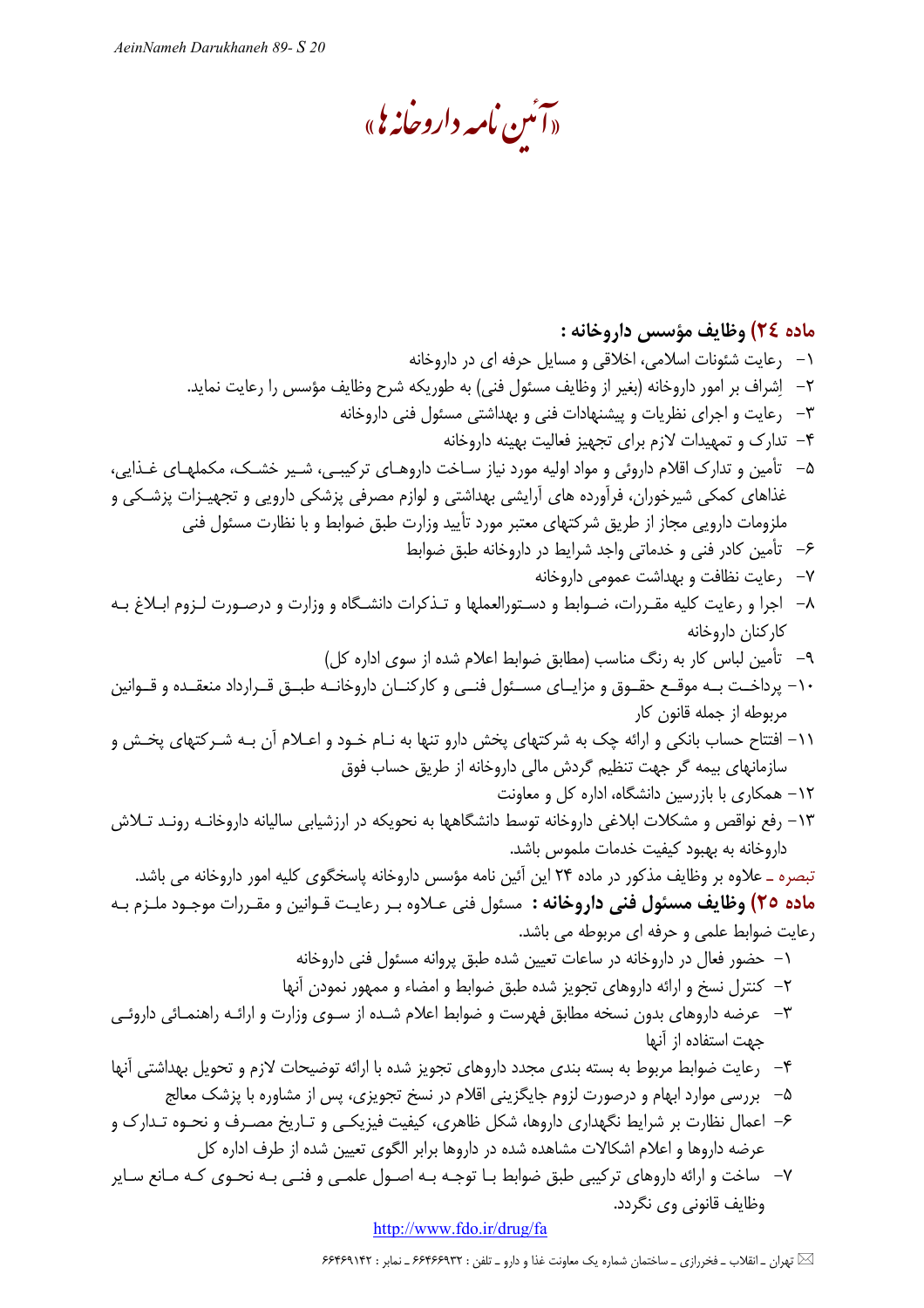«آئىن نامە داروخانەی»

A− جلوگیری از دخالت افراد غیر مجاز در امور فنی داروخانه ۹– استفاده از رویوش سفید با نصب پلاک مشخصات ۱۰– همکاری با بازرس یا بازرسین دانشگاه یا وزارت ١١– تكميل فرم ارزيابي فعاليت داروخانه طبق ضوابط و نگهداري در داروخانه جهت ارائه به بازرسين دانشگاه ١٢- تكميل و ارسـال پرسشـنامه هـا بـراي امـور اطـلاع رسـاني و تحقيقـاتي در ارتبـاط بـا برنامـه تنظـيم شـده توسط وزارت بهداشت ۱۳ – نظارت بر اجرای Recall و انعکاس موارد بررسی جهت جمع آوری و عودت داروها طبق ضوابط ۱۴– تلاش در جهت ارتقاء کیفیت ارائه خدمات به نحویکه روند بهبود در ارزشیابی سالانه داروخانه توسط دانشگاه ملموس باشد.

ماده ٢٦) نحوة اخذ تعرفه خدمات دارويي داروخانه و نظارت بر أن : الف) نحوه اخذ تعرفه :

\* تعرفـه داروخانـه بابـت ارائـه خـدمات دارويـي زيـر و بـا رعايـت قـانون و مقـررات جـاري و ضـوابط علمـي و حرفه ای اخذ می گردد :

- ۰۱ حضور فعال مسئول فنی در داروخانه
- ۲. کنترل نسخ و ارائه داروهای تجویز شده با قید دستورات دارویی طبق ضوابط علمی توسط مسئول فنی
	- ۳. کنترل نسخ و تطبیق داروهای تجویز شده با سن و جنس بیمار توسط مسئول فنی
- ۴. مشاوره با بیمار در حین ارائه نسـخه از قبیـل بررسـی صـحت دوزاژ تجـویزی و عـوارض جـانبی داروهـا، تداخلات دارویی و درصورت لزوم بیماری زمینه ای، بارداری، شیردهی توسط مسئول فنی
	- ۵. عرضه داروهای بدون نسخه طبق فهرست اعلام شده و راهنمائی دارویی مصرف آنها توسط مسئول فنی
- ۶ ـ رعايت ضوابط مربوط به بسته بندى مجدد داروهاى تجويز شده بـا ارائـه توضـيحات لازم، برچسـب زنـي مناسب و تحویل بهداشتی آنها توسط مسئول فنی
- ۷. بررسی ابهام داروهای تجویزی در نسخه و درصورت لزوم جـایگزینی پـس از مشـاوره بـا پزشـک معـالج توسط مسئول فني
	- ۸. نظارت بر شرایط نگهداری داروها، تاریخ مصرف و نحوه عرضه أنها توسط مسئول فنی
	- ۹. بررسی اشکالات مشاهده شده در داروها و گزارش به مراجع ذیربط توسط مسئول فنی
		- ب) نحوه نظارت :
- ۰۱ نحوه نظارت بر شرایط مذکور جهت اخذ تعرفه در داروخانه و مبالغ دریافتی بر عهده دانشگاه علوم پزشکی مربوطه است
- ۲. تعرفه های مصوب اعلام شده از طرف وزارت بهداشت شامل همـه بخـش هـای دولتـی و تعرفـه هـای ابلاغ شده از طرف سازمان نظام پزشکی شامل بخش خصوصی می شود.
	- ۳. داروهای گیاهی دارای مجوز مشمول اخذ تعرفه داروهای  $OTC$  می باشند
	- ۴. تعرفه فنی جهت بیماران بستری توسط داروخانه بیمارستانی فقط یکبار در روز اخذ می گردد
	- ۵. درصورت واگذاری داروخانه بیمارستانهای دولتی به بخش خصوصی تعرفه بخش دولتی اخذ می گردد http://www.fdo.ir/drug/fa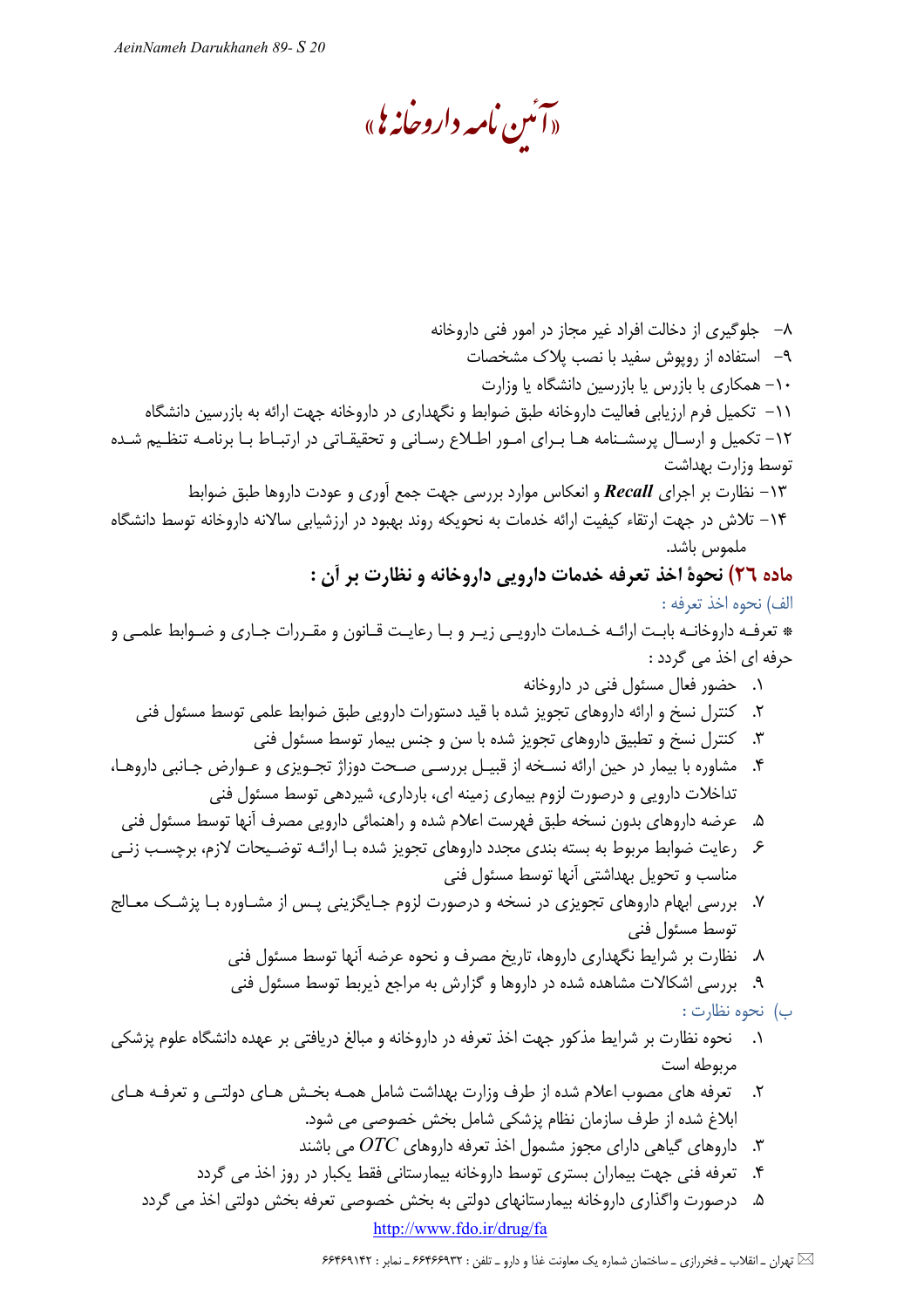«آئىن نامە داروخانەی»

۶ حق ساخت داروهای ترکیبی بصورت جداگانه محاسبه می شود ٧. هزینــه فعالیــت هــا و خــدماتی از قبیــل مکانیزاســیون، بســته بنــدی مجــدد و مــوارد مشــابه توســط انجمن داروسازان ایران محاسبه و بعد از تأیید سازمان نظام پزشکی ابلاغ خواهد شد. ٨. ساير تخلفات مطابق مواد ٢٩ و ٣۵ اين آيين نامه بررسي خواهد شد **ماده ۲۷)** نظارت بر عملکرد داروخانه ها بر عهده دانشگاه علوم پزشکی مربوطه است. ماده ۲۸) دانشگاه ها می توانند بخشی از وظایف اجرایی خود رادر رابطـه بـا امـور داروخانـه هـا مطـابق ضـوابط تعیین شده به سازمانهای صنفی مردم نهاد مرتبط واگذار نمایند. ماده ٢٩) چنانچه مؤسس داروخانه از مقررات موضوع این آئین نامه تخطی نماید : در مرحله اول ــ تذکر شفاهی با قید درگزارش بازرسی در مرحله دوم \_ اخطار كتبي با درج در پرونده توسط دانشگاه در مرحله سوم \_ درصورت تكرار تخلف ارجاع موضوع بـه مرجـع قضـايي ذيصـلاح جهـت تعليـق موقـت يـا دائـم پروانه تأسيس داروخانه. تبصره \_ درصورت بُروز تخلفاتي كه به تشخيص دانشگاه مي تواند باعث به خطر افتادن سلامت مصرف كننده گردد نظیر نگهداری و فروش داروهای غیرمجاز و قاچاق و عرضه غیرمجاز دارو و ارائه خدمات بدون حضور مسئول فنی و غیره، با استناد به گزارش بازرسی و مدارک مستدل موضوع به کمیسیون قانونی دانشگاه ارجـاع و تصـمیم مقتضـی در مورد تعلیق قرارداد داروخانه با شرکتهای پخش دارو و سازمانهای بیمه گر اتخاذ خواهد شد. م**اده ۳۰)** کلیه داروخانه ها در مدت تعیین شده نسـبت بـه جمـع آوری و عـودت داروهـایی کـه از سـوی وزارت یا سایر مراکز ذیربط غیر قابل مصرف اعلام می گردد به شرکتهای پخش دارو اقدام کنند و از عرضه و فروش آنهـا خودداری نمایند. شرکت های توزیع نیز مکلف به جمع آوری و عودت این داروها هستند. م**اده (۳۱)** حداکثر ساعات کار موظف داروخانه های روزانه تمام وقت که فاصله زمانی آن توسط دانشـگاه مربوطـه تعیین خواهد شد، دوازده ساعت و داروخانه های نیمه وقت حداکثر شش ساعت و در فاصله بین ۸ صبح تا ۱۰ شب مے باشد. تبصـره ١ـــ داروخانــه هــاي روزانــه در منــاطق و شــهرهايي كــه داراي داروخانــه شــبانه روزي فعــال هســتند در ايام تعطيل رسمي و ساعات غير موظف مي بايست تعطيل باشند. تبصره ۲ـ در مناطقي كه داروخانه شبانه روزي ندارد و يا تعداد داروخانـه هـاي شـبانه روزي بـه حـد كـافي نباشـد و یا در مقاطع زمانی خاص، داروخانه های روزانه دایر در محل موظفند طبق برنامه اعلام شده توسط دانشگاه به صورت

کشیک نیاز داروئی بیماران را تأمین نمایند. تبصره ٣ـ ساعات كار موظف داروخانـه مـى بايسـتى در تـابلويى درج و در محـل قابـل رؤيـت مراجعـه كننـدگان نصب گردد.

**ماده ٣٢)** تابلو سردرب و نامگذاری داروخانه فقط باید به نام مؤسس و فاقد علائم تبلیغاتی باشد.